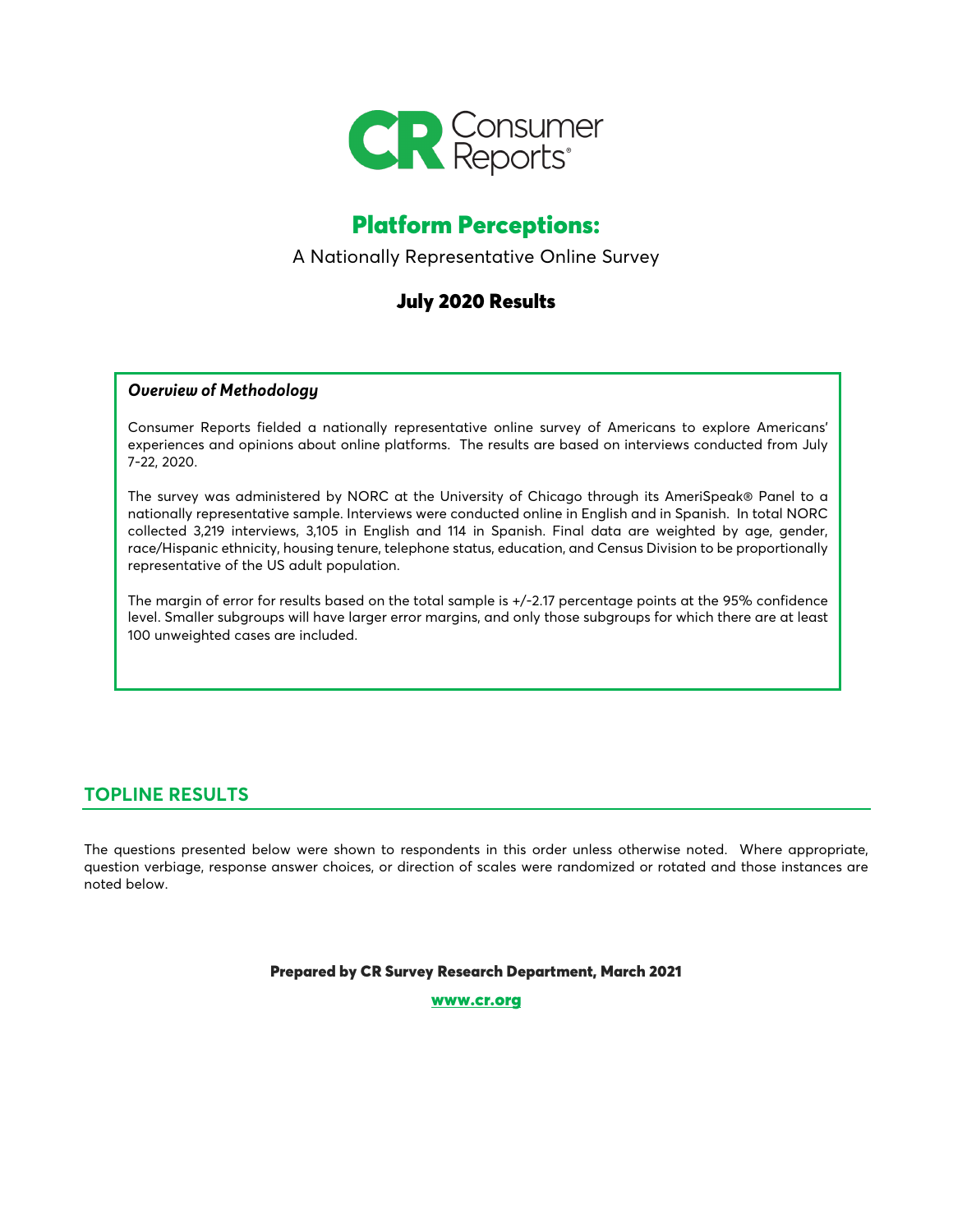PLATFORM PERCEPTIONS INTRO.

**For this survey we are interested in your experiences and behaviors using online platforms. An online platform is a technology-driven internet business model that allows people to produce or sell content, goods, and services online and at the same time people can come to consume those goods, services, or content via the internet. Some examples include Google (internet search content and advertising platform), Facebook/Instagram, Twitter (social platforms), Amazon (commerce platform), etc.**

Q1. *[SHOWED WITH ADDITIONAL INFO TEXT: 'SEARCH ENGINES FIND THE INFORMATION ON THE WEB AND DISPLAY THE RESULTS IN ONE PLACE.' SELECT ALL THAT APPLY. RANDOMIZE ITEMS WITH 'OTHER' ANCHORED AT THE END AND TEXT CAPTURED.]*

| Which, if any, of the following search engines have you used in the past 12 months? |       |
|-------------------------------------------------------------------------------------|-------|
|                                                                                     |       |
|                                                                                     | Total |
|                                                                                     | %     |
| Google                                                                              | 98    |
| Yahoo!                                                                              | 38    |
| Bing                                                                                | 33    |
| DuckDuckgo                                                                          | 9     |
| Ask.com                                                                             | 5     |
| Yandex                                                                              | 1     |
| Baidu                                                                               | 1     |
| Other                                                                               | 5     |
| <b>Base: All respondents</b>                                                        | 3,219 |

Q2.

| When using an online platform (such as Google, Amazon, etc.) to shop or search for information, how often<br>do you click past the first page of search results to see other choices that might appear after the first page? |              |
|------------------------------------------------------------------------------------------------------------------------------------------------------------------------------------------------------------------------------|--------------|
|                                                                                                                                                                                                                              |              |
|                                                                                                                                                                                                                              | <b>Total</b> |
|                                                                                                                                                                                                                              | %            |
| Always                                                                                                                                                                                                                       | 24           |
| <b>Sometimes</b>                                                                                                                                                                                                             | 55           |
| Rarely                                                                                                                                                                                                                       | 18           |
| <b>Never</b>                                                                                                                                                                                                                 | 4            |
| <b>Base: All respondents</b>                                                                                                                                                                                                 | 3.215        |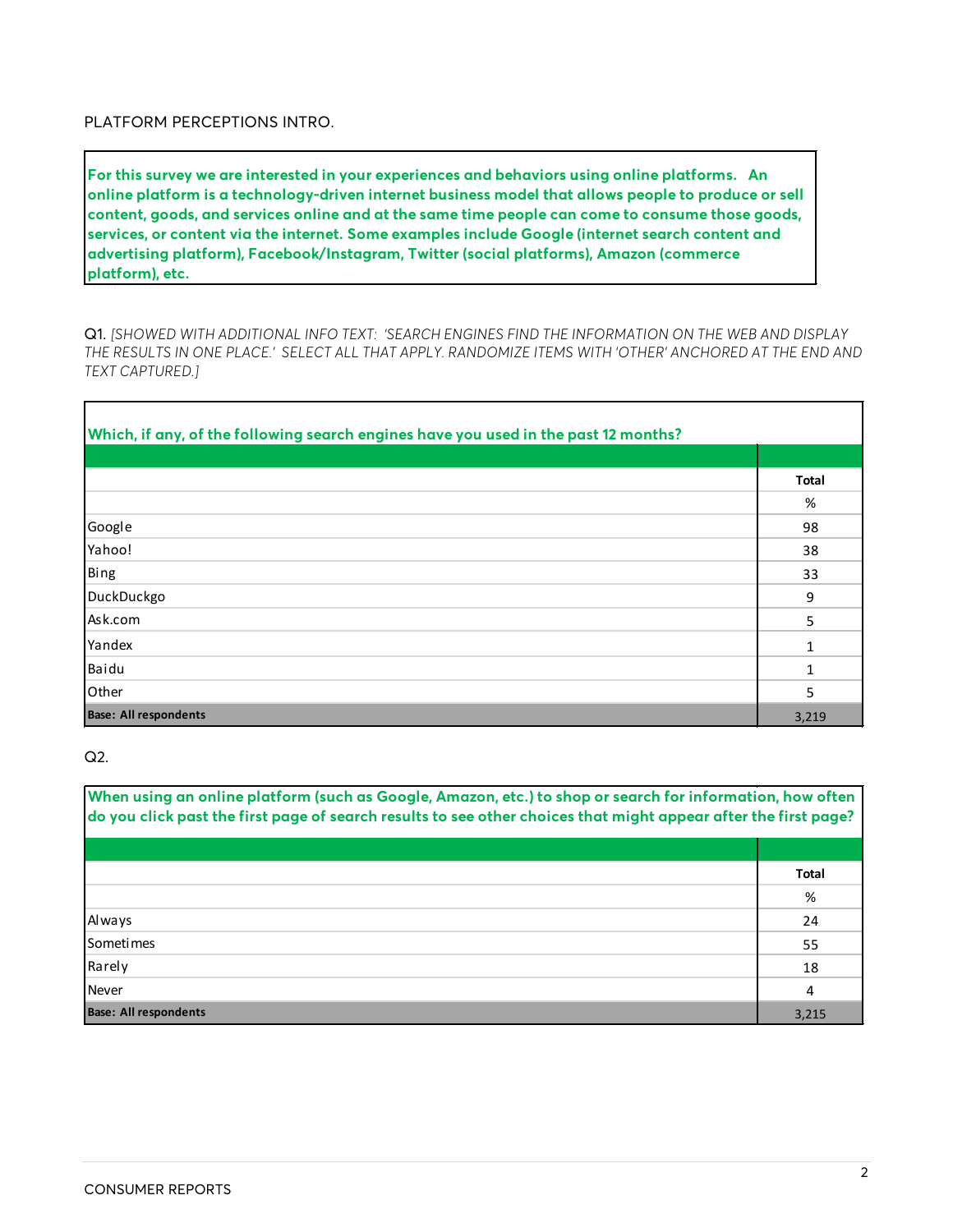Q3.

| Please tell us if you think the following statement is true or false.                                                                                                                                       |              |
|-------------------------------------------------------------------------------------------------------------------------------------------------------------------------------------------------------------|--------------|
| "Online platforms collect data about what you do even away from their services, including when you visit<br>other companies' websites or apps, so that they can build a more comprehensive profile on you." |              |
|                                                                                                                                                                                                             | <b>Total</b> |
|                                                                                                                                                                                                             | %            |
| <b>True</b>                                                                                                                                                                                                 | 96           |
| <b>IFalse</b>                                                                                                                                                                                               | 4            |
| <b>Base: All respondents</b>                                                                                                                                                                                | 3,215        |

Q4. *[IF Q3 = 'TRUE', SHOWED ADDITIONAL TEXT: 'MANY ONLINE PLATFORMS COLLECT DATA ABOUT WHAT YOU DO EVEN AWAY FROM THEIR SERVICES, INCLUDING WHEN YOU VISIT OTHER COMPANIES' WEBSITES OR APPS, SO THAT THEY CAN BUILD A MORE COMPREHENSIVE PROFILE OF YOU.' IF Q3 = 'FALSE' OR 'SKIPPED', SHOWED ADDITIONAL TEXT: 'IN FACT, MANY ONLY PLATORMS DO COLLECT DATA ABOUT WHAT YOU DO EVEN AWAY FROM THEIR SERVICES, INCLUDING WHEN YOU VISIT OTHER COMPANIES' WEBSITES OR APPS, SO THAT THEY CAN BUILD A MORE COMPREHENSIVE PROFILE ON YOU.' BACK BUTTON REMOVED FROM THIS PAGE SO RESPONDENT COULD NOT CHANGE THEIR RESPONSE TO Q3.]*

| How concerned or not concerned are you about this practice? |              |
|-------------------------------------------------------------|--------------|
|                                                             |              |
|                                                             | <b>Total</b> |
|                                                             | %            |
| Very concerned                                              | 28           |
| Somewhat concerned                                          | 53           |
| Not too concerned                                           | 17           |
| Not at all concerned                                        | 2            |
| <b>Base: All respondents</b>                                | 3,217        |

Q5.

**When thinking about the data online platforms (such as Google, Amazon, etc.) can collect about you, including your personal information, shopping and purchasing history, and other online activities, how concerned or not concerned are you about the amount of data they store about you?**

|                              | Total |
|------------------------------|-------|
|                              | %     |
| Very concerned               | 38    |
| Somewhat concerned           | 47    |
| Not too concerned            | 14    |
| Not at all concerned         | 1     |
| <b>Base: All respondents</b> | 3,215 |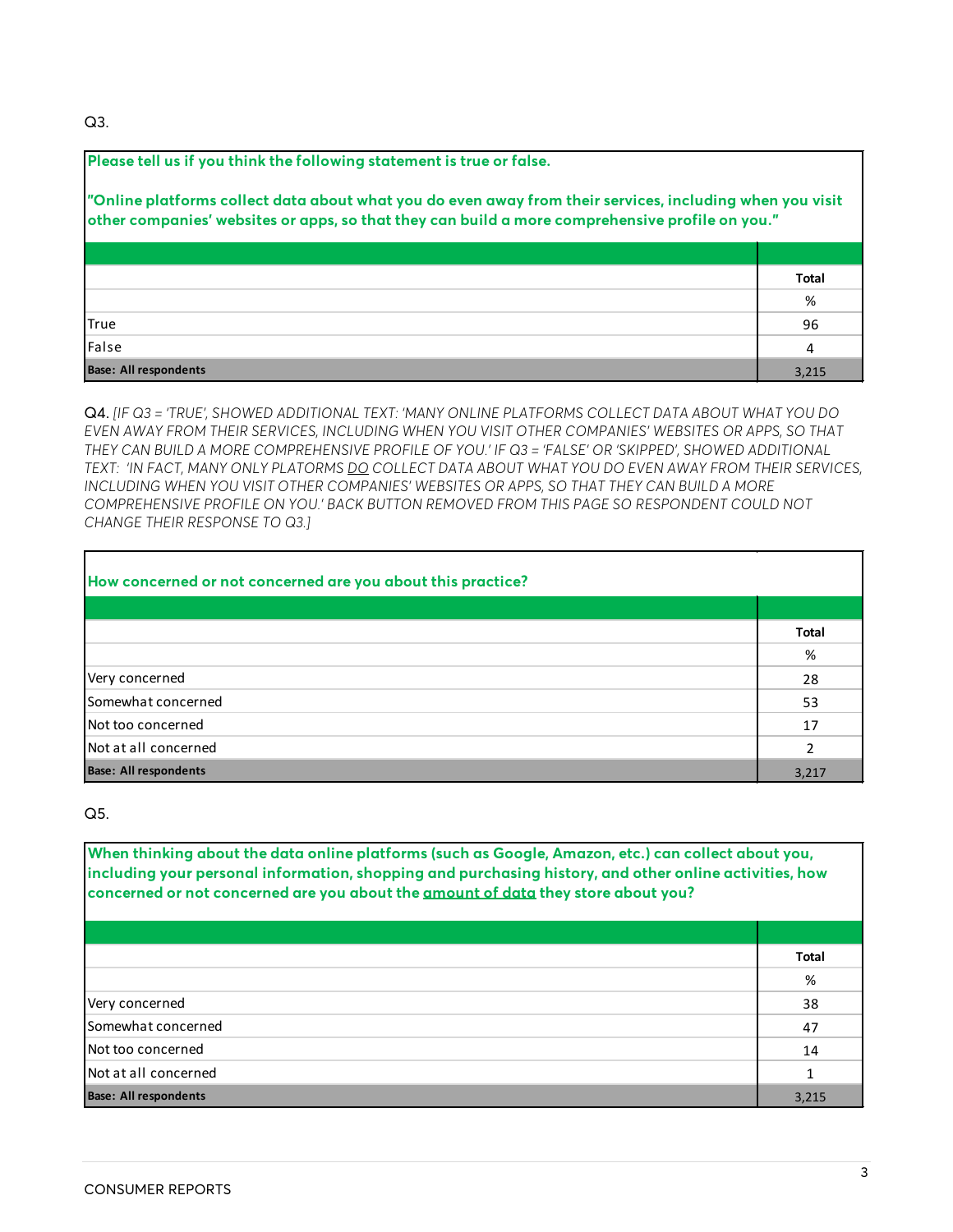#### Q6.

| When using an online platform (such as Amazon or Google) to shop or search for information, how<br>confident or not confident are you that online platforms show you search results in an objective and<br>unbiased way? |       |
|--------------------------------------------------------------------------------------------------------------------------------------------------------------------------------------------------------------------------|-------|
|                                                                                                                                                                                                                          |       |
|                                                                                                                                                                                                                          | Total |
|                                                                                                                                                                                                                          | %     |
| Very confident                                                                                                                                                                                                           | 6     |
| l Somewhat confident                                                                                                                                                                                                     | 37    |
| lNot too confident                                                                                                                                                                                                       | 42    |
| lNot at all confident                                                                                                                                                                                                    | 15    |
| <b>Base: All respondents</b>                                                                                                                                                                                             | 3.199 |

*[Q7 AND Q8 WERE DISPLAYED ON THE SAME PAGE]*  Q7. *[BACK BUTTON WAS REMOVED FOR THIS QUESTION]*

**Some companies and sellers pay online platforms to have their products and services displayed higher on the results page, which allows for more visibility and a greater likelihood of clicks/traffic to their site.** 

# **Were you familiar with this practice before today?**

|                              | <b>Total</b> |
|------------------------------|--------------|
|                              | %            |
| <b>Yes</b>                   | 79           |
| No                           | 21           |
| <b>Base: All respondents</b> | 3,209        |

Q8.

| Do you think this practice is fair or unfair? |       |
|-----------------------------------------------|-------|
|                                               |       |
|                                               | Total |
|                                               | %     |
| Fair, even if it is not labeled as a paid ad  | 5     |
| Fair, but only if it is labeled as a paid ad  | 58    |
| Unfair                                        | 25    |
| No opinion                                    | 12    |
| <b>Base: All respondents</b>                  | 3,215 |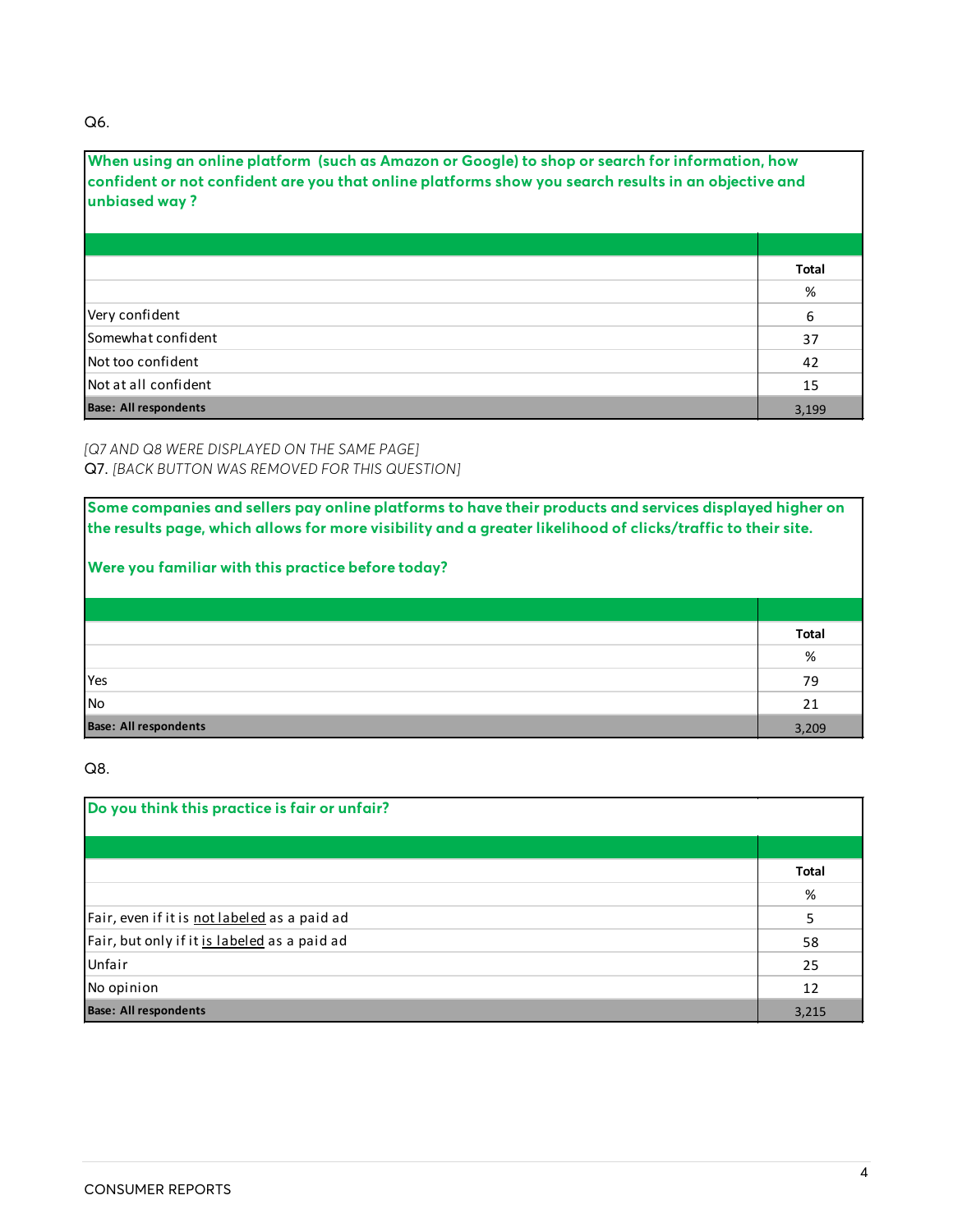#### Q9.

| When using an online platform (such as Google or Amazon) to shop or search for information, how easy or<br>difficult is it for you to determine if the search results are being shown in an objective, unbiased way, versus<br>because the platform was paid to show them to you in that order or way? |       |
|--------------------------------------------------------------------------------------------------------------------------------------------------------------------------------------------------------------------------------------------------------------------------------------------------------|-------|
|                                                                                                                                                                                                                                                                                                        |       |
|                                                                                                                                                                                                                                                                                                        | Total |
|                                                                                                                                                                                                                                                                                                        | %     |
| Very easy                                                                                                                                                                                                                                                                                              | 9     |
| Somewhat easy                                                                                                                                                                                                                                                                                          | 45    |
| ISomewhat difficult                                                                                                                                                                                                                                                                                    | 36    |
| Very difficult                                                                                                                                                                                                                                                                                         | 10    |
| Skipped                                                                                                                                                                                                                                                                                                | 1     |
| <b>Base: All respondents</b>                                                                                                                                                                                                                                                                           | 3,219 |

*[Q10 AND Q11 WERE DISPLAYED ON THE SAME PAGE]* 

#### Q10.

**Some online platforms have their own branded products and services (such as Amazon Kindle or Google Nest), and they will often display these products or services higher on a results page than products or services produced or sold by others. This allows for more visibility and a greater likelihood of clicks or traffic to their site or product.** 

### **Were you familiar with this practice before today?**

|                              | Total |
|------------------------------|-------|
|                              | %     |
| Yes                          | 74    |
| No                           | 26    |
| <b>Base: All respondents</b> | 3,205 |

#### Q11.

| Do you think this practice is fair or unfair?                  |              |
|----------------------------------------------------------------|--------------|
|                                                                |              |
|                                                                | <b>Total</b> |
|                                                                | %            |
| Fair, even if this preferred placement is not openly disclosed | 10           |
| Fair, but only if this preferred placement is openly disclosed | 52           |
| Unfair                                                         | 23           |
| No opinion                                                     | 14           |
| <b>Base: All respondents</b>                                   | 3,208        |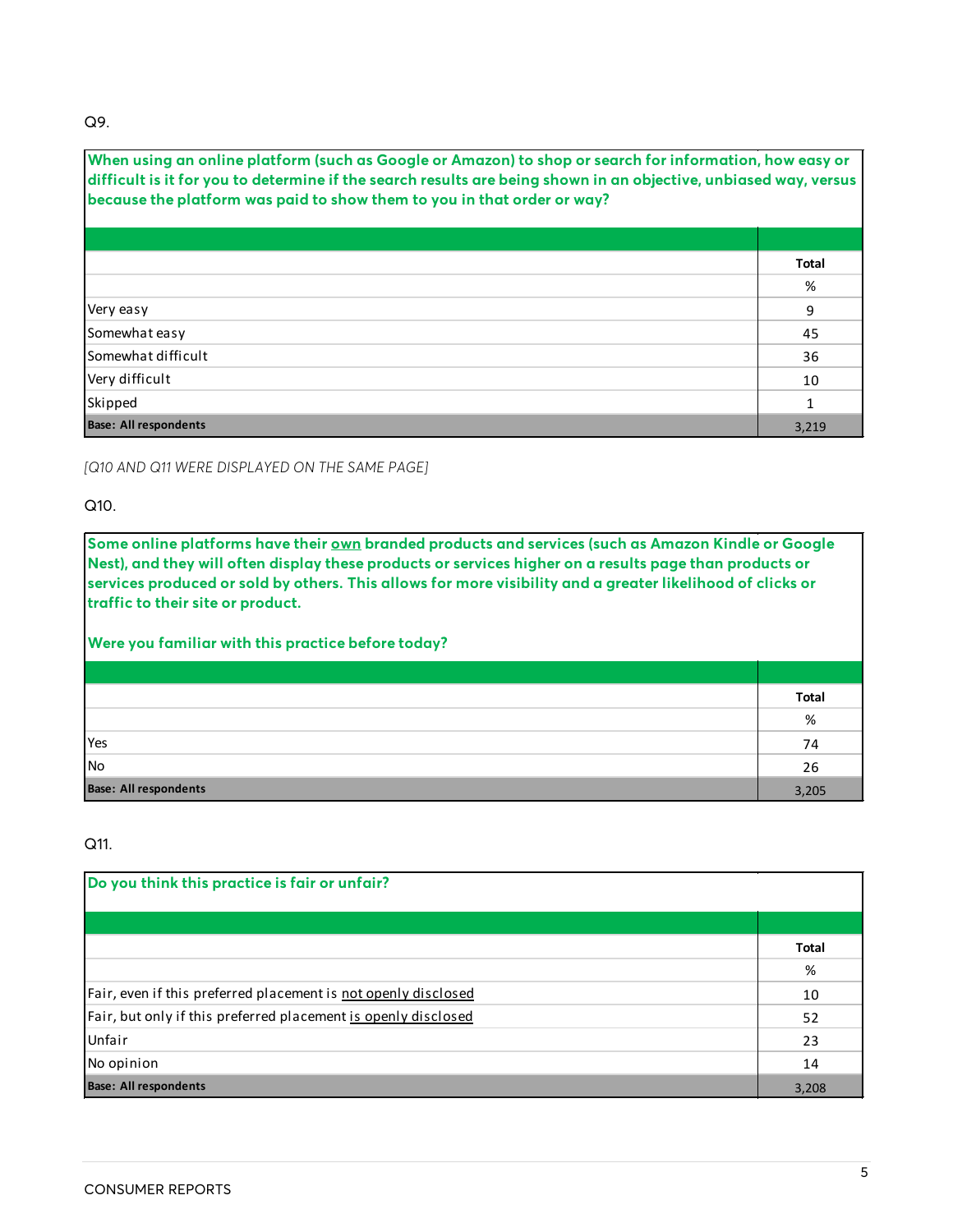### Q12. *[RANDOMIZE ITEMS. ROTATE SCALE WITH 'I DON'T KNOW' ANCHORED AT THE END.]*

| When using an online platform to shop or search for information, how much of a problem, if at all, are the                                                                                                                                                                                                                          |                   |
|-------------------------------------------------------------------------------------------------------------------------------------------------------------------------------------------------------------------------------------------------------------------------------------------------------------------------------------|-------------------|
| following practices?                                                                                                                                                                                                                                                                                                                |                   |
|                                                                                                                                                                                                                                                                                                                                     |                   |
|                                                                                                                                                                                                                                                                                                                                     | <b>Total</b><br>% |
| Personalized pricing where a retailer uses personal data collected on individual customers to tailor prices                                                                                                                                                                                                                         |                   |
| by setting a different price or offering discounts to some people but not others. This practice is often                                                                                                                                                                                                                            |                   |
| referred to as Dynamic Pricing.<br>A major problem                                                                                                                                                                                                                                                                                  |                   |
|                                                                                                                                                                                                                                                                                                                                     | 43                |
| A moderate problem                                                                                                                                                                                                                                                                                                                  | 31                |
| A minor problem                                                                                                                                                                                                                                                                                                                     | 12                |
| Not a problem at all                                                                                                                                                                                                                                                                                                                | 5                 |
| I don't know                                                                                                                                                                                                                                                                                                                        | 9                 |
| Large online platforms (such as Google and Amazon) collecting information about emerging and existing<br>products and services, including the price people are willing to pay for them, so they can make and sell<br>those products themselves. This sets the platform up as a direct competitor with the often smaller<br>company. |                   |
| A major problem                                                                                                                                                                                                                                                                                                                     | 35                |
| A moderate problem                                                                                                                                                                                                                                                                                                                  | 38                |
| A minor problem                                                                                                                                                                                                                                                                                                                     | 13                |
| Not a problem at all                                                                                                                                                                                                                                                                                                                | 6                 |
| I don't know                                                                                                                                                                                                                                                                                                                        | 7                 |
| Online platforms becoming so large and powerful that it is difficult for smaller sellers and new sellers to<br>enter and compete in the marketplace. This can result in fewer choices for consumers.                                                                                                                                |                   |
| A major problem                                                                                                                                                                                                                                                                                                                     | 47                |
| A moderate problem                                                                                                                                                                                                                                                                                                                  | 34                |
| A minor problem                                                                                                                                                                                                                                                                                                                     | 10                |
| Not a problem at all                                                                                                                                                                                                                                                                                                                | 3                 |
| I don't know                                                                                                                                                                                                                                                                                                                        | 6                 |
| Online search platforms and social networking platforms controlling what you see when you use their<br>platforms.                                                                                                                                                                                                                   |                   |
| A major problem                                                                                                                                                                                                                                                                                                                     | 44                |
| A moderate problem                                                                                                                                                                                                                                                                                                                  | 33                |
| A minor problem                                                                                                                                                                                                                                                                                                                     | 14                |
| Not a problem at all                                                                                                                                                                                                                                                                                                                | 3                 |
| I don't know                                                                                                                                                                                                                                                                                                                        | 6                 |
| <b>Base: All respondents</b>                                                                                                                                                                                                                                                                                                        | 3,203             |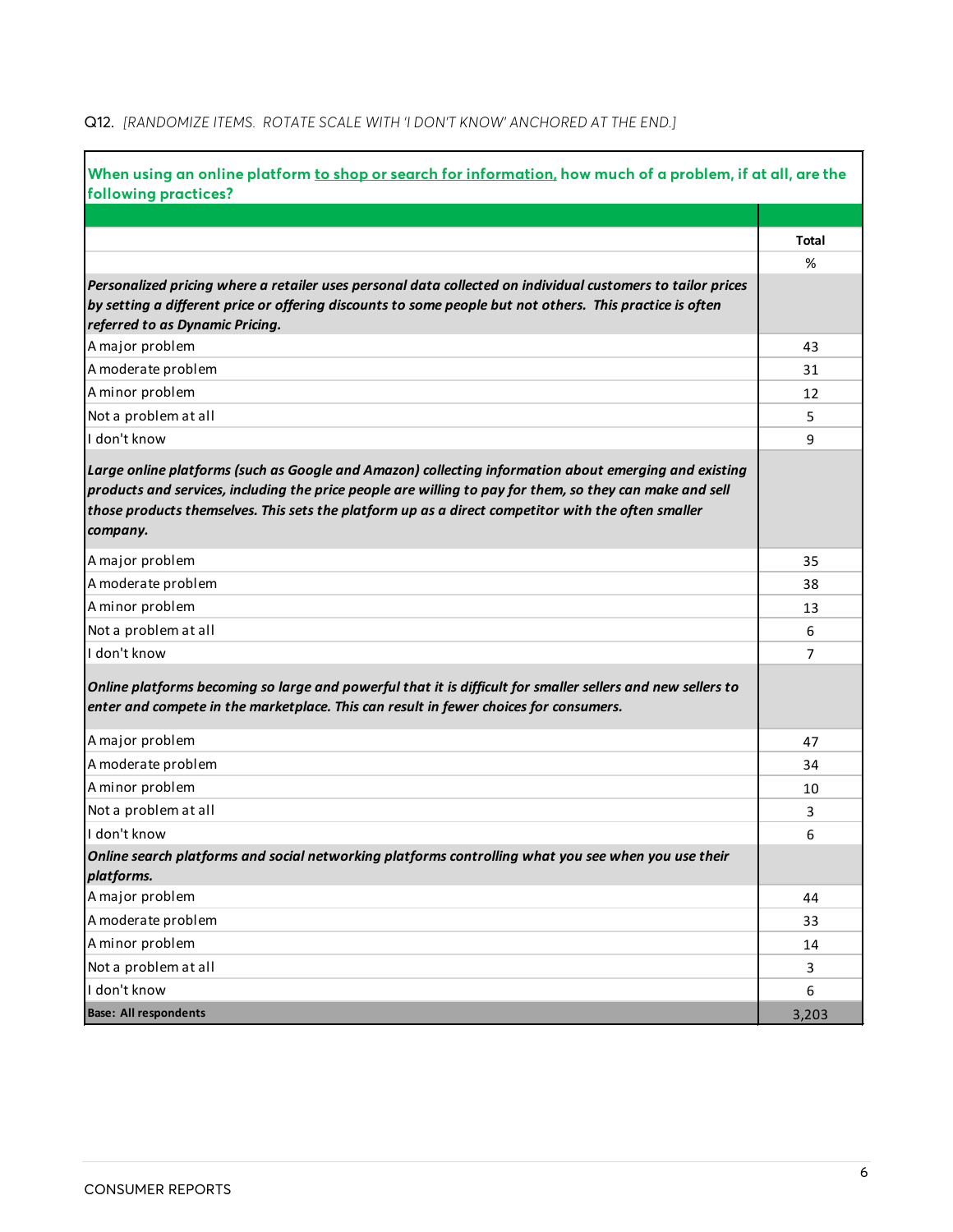#### Q13. *[ROTATE ITEMS.]*

**Big tech mergers and acquisitions (e.g., Facebook/Instagram and Google/YouTube) have been criticized for blocking current and future competition for these companies.**

### **Which of the following statements comes closest to your view, even if neither is exactly right?**

|                                                                                      | Total |
|--------------------------------------------------------------------------------------|-------|
|                                                                                      | %     |
| It is unfair because they are undermining competition and consumer choice in America | 79    |
| It is fair because this is just how business works in America                        | 20    |
| Skipped                                                                              |       |
| <b>Base: All respondents</b>                                                         | 3.219 |

#### Q14. *[ROTATE ITEMS.]*

**Some online platforms serve as a connection between third party businesses and consumers. In this role, platforms serve as a "middleman" to connect sellers and buyers, and they take a percentage of the sale as their "cut" or fee for executing the sale.**

**For example, restaurant delivery platforms like Seamless, Uber Eats, and GrubHub offer food delivery services from restaurants to consumers. As more and more restaurants use these delivery platforms and as the platforms increase their "cut," it creates a disadvantage for the ones who cannot afford to pay these fees since they lose out on the exposure that these platforms provide. On the other hand, it offers tremendous convenience for customers and expands participating restaurants' exposure, helping to increase their business.** 

**Which of the following statements comes closest to your view, even if neither is exactly right?**

|                                                                                      | <b>Total</b> |
|--------------------------------------------------------------------------------------|--------------|
|                                                                                      | %            |
| It is unfair because they are undermining competition and consumer choice in America | 57           |
| It is fair because this is just how business works in America                        | 43           |
| Skipped                                                                              |              |
| <b>Base: All respondents</b>                                                         | 3.219        |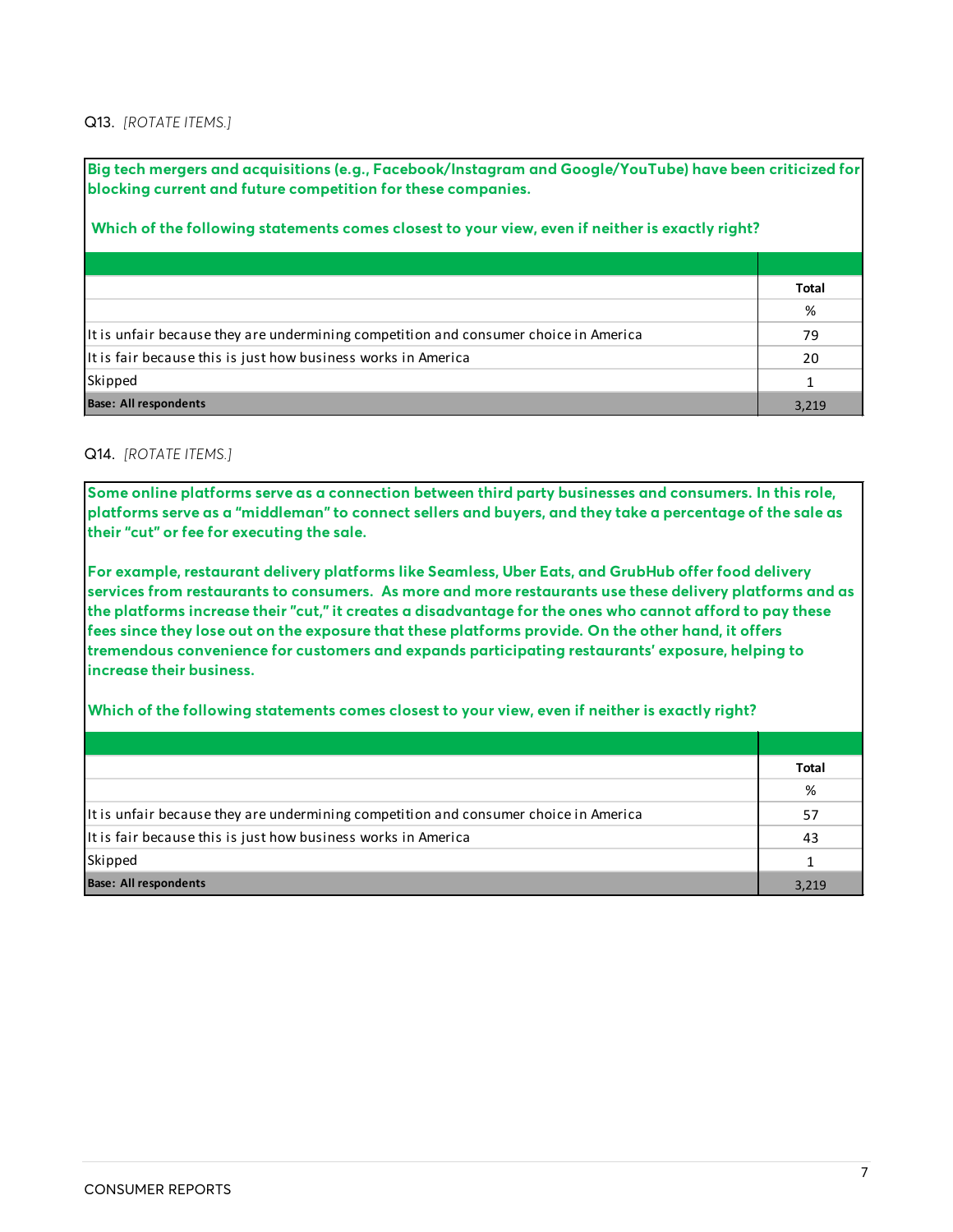Q15. *[EACH STATEMENT SHOWED SEPARATELY, WITH "HOW MUCH DO YOU AGREE OR DISAGREE WITH THE FOLLOWING STATEMENT:" BEFORE IT.]*

| How much do you agree or disagree with the following statements?                                                                                                                                                                                                                         |       |
|------------------------------------------------------------------------------------------------------------------------------------------------------------------------------------------------------------------------------------------------------------------------------------------|-------|
|                                                                                                                                                                                                                                                                                          |       |
|                                                                                                                                                                                                                                                                                          | Total |
|                                                                                                                                                                                                                                                                                          | %     |
| Online platforms should not be allowed to accept money from sellers or users in exchange for giving them<br>preferred placement in the search results page.                                                                                                                              |       |
| Strongly agree                                                                                                                                                                                                                                                                           | 14    |
| Agree                                                                                                                                                                                                                                                                                    | 27    |
| Neither agree nor disagree                                                                                                                                                                                                                                                               | 42    |
| <b>Disagree</b>                                                                                                                                                                                                                                                                          | 14    |
| Strongly disagree                                                                                                                                                                                                                                                                        | 3     |
| Online platforms should be required to have standard pricing guidelines that are equally applied to all<br>sellers/users (that is, charging all sellers/users the same percentage of the revenue they get from using<br>the platform, regardless of size and potential as a competitor). |       |
| Strongly agree                                                                                                                                                                                                                                                                           | 25    |
| Agree                                                                                                                                                                                                                                                                                    | 42    |
| Neither agree nor disagree                                                                                                                                                                                                                                                               | 26    |
| <b>Disagree</b>                                                                                                                                                                                                                                                                          | 6     |
| Strongly disagree                                                                                                                                                                                                                                                                        | 1     |
| Online platforms should be required to use objective and impartial evaluations when showing results and                                                                                                                                                                                  |       |
| be clear about how those evaluations are made.                                                                                                                                                                                                                                           |       |
| Strongly agree                                                                                                                                                                                                                                                                           | 27    |
| Agree                                                                                                                                                                                                                                                                                    | 47    |
| Neither agree nor disagree                                                                                                                                                                                                                                                               | 23    |
| Disagree                                                                                                                                                                                                                                                                                 | 2     |
| Strongly disagree                                                                                                                                                                                                                                                                        | 1     |
| Online platforms should not be allowed to manipulate their search algorithm to exclude competing sites                                                                                                                                                                                   |       |
| or interfere with a seller's or user's own website (for example, online platforms should not be allowed to                                                                                                                                                                               |       |
| tinker with their method for displaying search results in order to hide a competing website or product).                                                                                                                                                                                 |       |
| Strongly agree                                                                                                                                                                                                                                                                           | 34    |
| Agree                                                                                                                                                                                                                                                                                    | 41    |
| Neither agree nor disagree                                                                                                                                                                                                                                                               | 18    |
| <b>Disagree</b>                                                                                                                                                                                                                                                                          | 5     |
| Strongly disagree                                                                                                                                                                                                                                                                        | 2     |
| Online platforms should not be permitted to sell their own products and services in competition with<br>other sellers who use the platform to reach customers (e.g., Amazon would not be able to sell                                                                                    |       |
| AmazonBasics to compete with lower priced products sold on its platform).                                                                                                                                                                                                                |       |
| Strongly agree                                                                                                                                                                                                                                                                           | 7     |
| Agree                                                                                                                                                                                                                                                                                    | 19    |
| Neither agree nor disagree                                                                                                                                                                                                                                                               | 40    |
| Disagree                                                                                                                                                                                                                                                                                 | 29    |
| Strongly disagree                                                                                                                                                                                                                                                                        | 5     |
| <b>Base: All respondents</b>                                                                                                                                                                                                                                                             | 3,208 |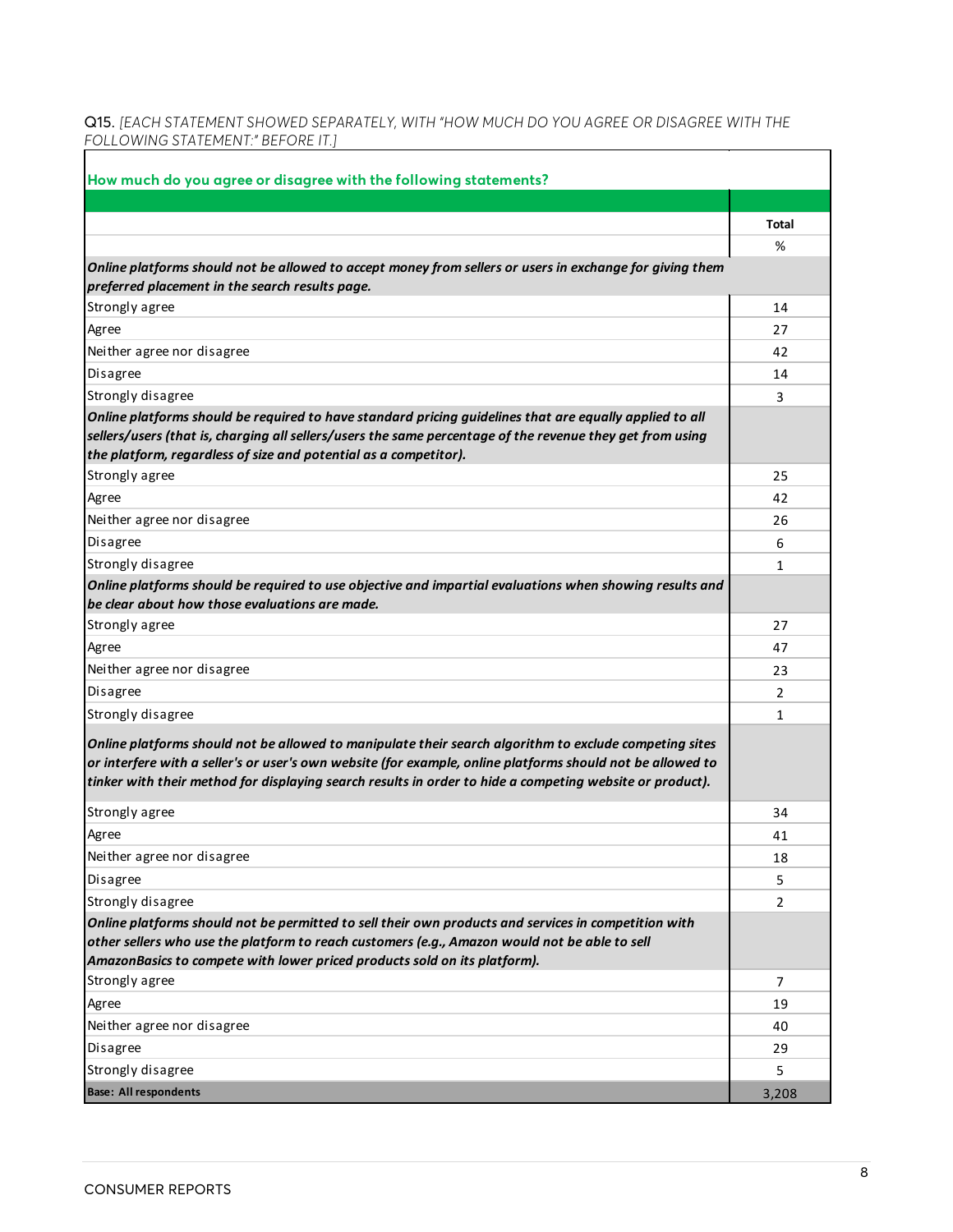|  |  |  |  |  | <b>Q16.</b> [SPLIT ITEMS ACROSS TWO SCREENS WITH THREE ITEMS ON EACH SCREEN.] |
|--|--|--|--|--|-------------------------------------------------------------------------------|
|--|--|--|--|--|-------------------------------------------------------------------------------|

| As a reminder, online platforms provide the interface between the consumers/users and those who create<br>and produce the content users seek.                                                                        |       |
|----------------------------------------------------------------------------------------------------------------------------------------------------------------------------------------------------------------------|-------|
|                                                                                                                                                                                                                      |       |
| How much do you agree or disagree with the following statements?                                                                                                                                                     |       |
|                                                                                                                                                                                                                      |       |
|                                                                                                                                                                                                                      | Total |
|                                                                                                                                                                                                                      | %     |
| Online platforms should be required to take more responsibility to evaluate information before sharing it<br>on their platform, like screening out manipulative and clearly inaccurate content, or dangerous content |       |
| that includes violence or expressing extreme views                                                                                                                                                                   |       |
| Strongly agree                                                                                                                                                                                                       | 33    |
| Agree                                                                                                                                                                                                                | 41    |
| Neither agree nor disagree                                                                                                                                                                                           | 20    |
| Disagree                                                                                                                                                                                                             | 4     |
| Strongly disagree                                                                                                                                                                                                    | 2     |
| Online platforms should alert users who view false information that the information is suspect                                                                                                                       |       |
| Strongly agree                                                                                                                                                                                                       | 40    |
| Agree                                                                                                                                                                                                                | 41    |
| Neither agree nor disagree                                                                                                                                                                                           |       |
| Disagree                                                                                                                                                                                                             | 14    |
|                                                                                                                                                                                                                      | 3     |
| Strongly disagree<br>Online platforms should be required to respect privacy laws that protect the users' personal information                                                                                        | 2     |
| so that the user cannot be manipulated or exploited by that information (for example, being sent a                                                                                                                   |       |
| targeted political ad based on the personal data collected about the user                                                                                                                                            |       |
| Strongly agree                                                                                                                                                                                                       | 50    |
| Agree                                                                                                                                                                                                                | 34    |
| Neither agree nor disagree                                                                                                                                                                                           | 14    |
| Disagree                                                                                                                                                                                                             | 2     |
| Strongly disagree                                                                                                                                                                                                    | 0     |
| Online platforms should be held accountable for the products and services sold on the platform (e.g., the                                                                                                            |       |
| platform should be liable for defective or counterfeit goods third-party vendors sell on its site)                                                                                                                   |       |
| Strongly agree                                                                                                                                                                                                       | 29    |
| Agree                                                                                                                                                                                                                | 35    |
| Neither agree nor disagree                                                                                                                                                                                           | 22    |
| Disagree                                                                                                                                                                                                             | 11    |
| Strongly disagree                                                                                                                                                                                                    | 2     |
| Online platforms should be required to hold the third-party seller of a product or service accountable if<br>something goes wrong with a product they sell                                                           |       |
| Strongly agree                                                                                                                                                                                                       | 36    |
| Agree                                                                                                                                                                                                                | 41    |
| Neither agree nor disagree                                                                                                                                                                                           | 17    |
| Disagree                                                                                                                                                                                                             | 5     |
| Strongly disagree                                                                                                                                                                                                    | 1     |
| Online platforms should be required to hold the content provider accountable if that content results in                                                                                                              |       |
| harming the user                                                                                                                                                                                                     |       |
| Strongly agree                                                                                                                                                                                                       | 37    |
| Agree                                                                                                                                                                                                                | 37    |
| Neither agree nor disagree                                                                                                                                                                                           | 19    |
| Disagree                                                                                                                                                                                                             | 4     |
| Strongly disagree                                                                                                                                                                                                    | 1     |
| <b>Base: All respondents</b>                                                                                                                                                                                         | 3,201 |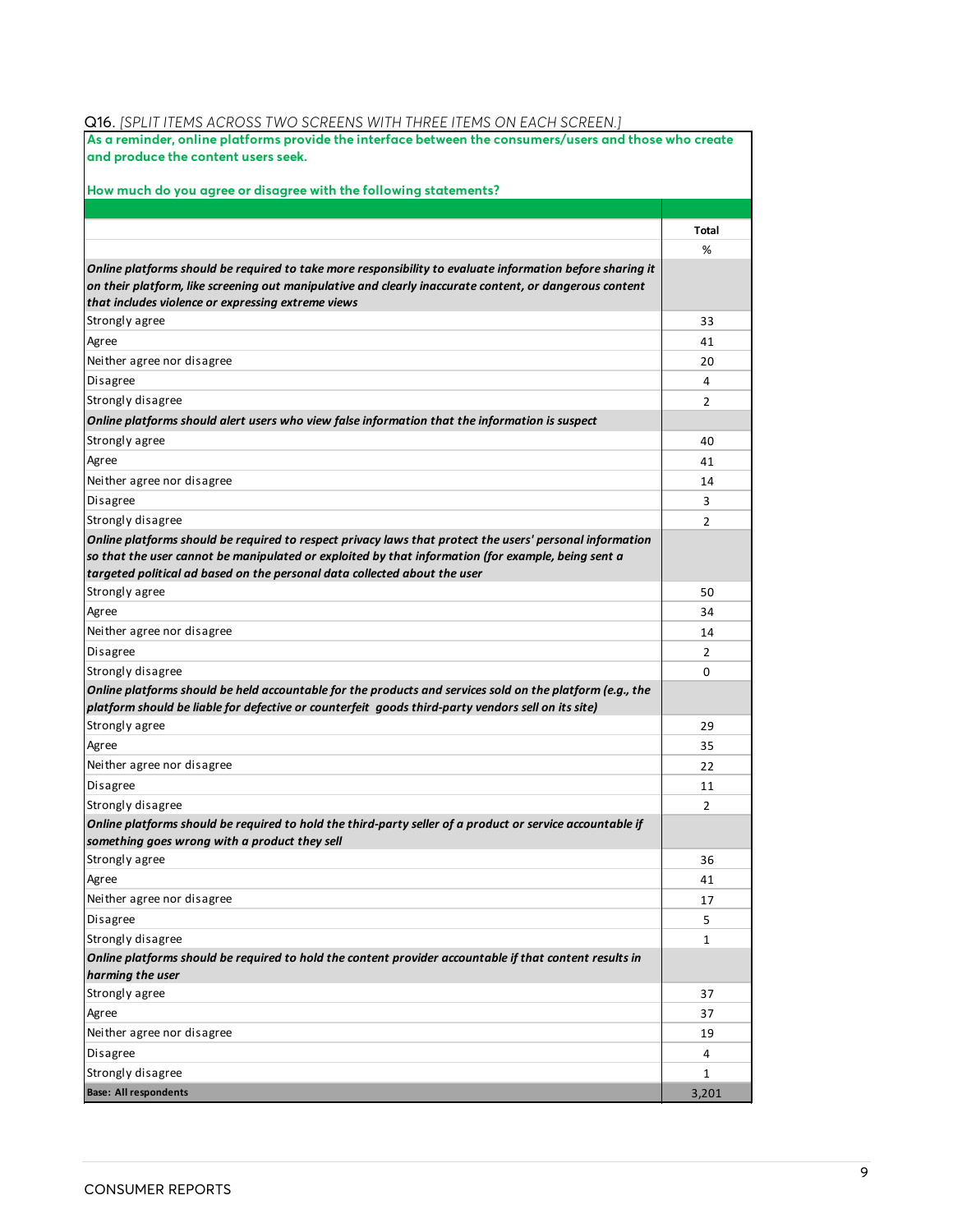### Q17. *[RANDOMIZE ITEMS.]*

| There is an ongoing debate about what is the best way to deal with the growing power of large online<br>platforms that may be hurting competition and consumers. |              |
|------------------------------------------------------------------------------------------------------------------------------------------------------------------|--------------|
| How much do you favor or oppose each proposal?                                                                                                                   |              |
|                                                                                                                                                                  |              |
|                                                                                                                                                                  | Total        |
|                                                                                                                                                                  | %            |
| Stronger government action to discipline and mitigate potentially harmful conduct of large online                                                                |              |
| platforms. Actions could include new laws, regulations, or enforcement actions (e.g, fines, barring a                                                            |              |
| merger, etc.).                                                                                                                                                   |              |
| Strongly favor                                                                                                                                                   | 21           |
| Favor                                                                                                                                                            | 39           |
| Neither favor nor oppose                                                                                                                                         | 31           |
| Oppose                                                                                                                                                           | 7            |
| Strongly oppose                                                                                                                                                  | 2            |
| Breaking up large online platforms like Google, Amazon, and Facebook into smaller platforms to create<br>new competitors in the marketplace.                     |              |
| Strongly favor                                                                                                                                                   | 13           |
| Favor                                                                                                                                                            | 22           |
| Neither favor nor oppose                                                                                                                                         | 46           |
| Oppose                                                                                                                                                           | 15           |
| Strongly oppose                                                                                                                                                  | 4            |
| Creation of a new government agency tasked with regulating online platforms like Google, Amazon, and                                                             |              |
| Facebook to better ensure their activities and conduct do not harm consumers and competition.                                                                    |              |
| Strongly favor                                                                                                                                                   | 19           |
| Favor                                                                                                                                                            | 32           |
| Neither favor nor oppose                                                                                                                                         | 33           |
| Oppose                                                                                                                                                           | 11           |
| Strongly oppose                                                                                                                                                  | 5            |
| Requiring online platforms to make it easier for users to switch from one platform to another without                                                            |              |
| losing important data or connections -- such as iTunes songs or Facebook friends.                                                                                |              |
| Strongly favor                                                                                                                                                   | 21           |
| Favor                                                                                                                                                            | 39           |
| Neither favor nor oppose                                                                                                                                         | 34           |
| Oppose                                                                                                                                                           | 4            |
| Strongly oppose                                                                                                                                                  | $\mathbf{1}$ |
| <b>Base: All respondents</b>                                                                                                                                     | 3,197        |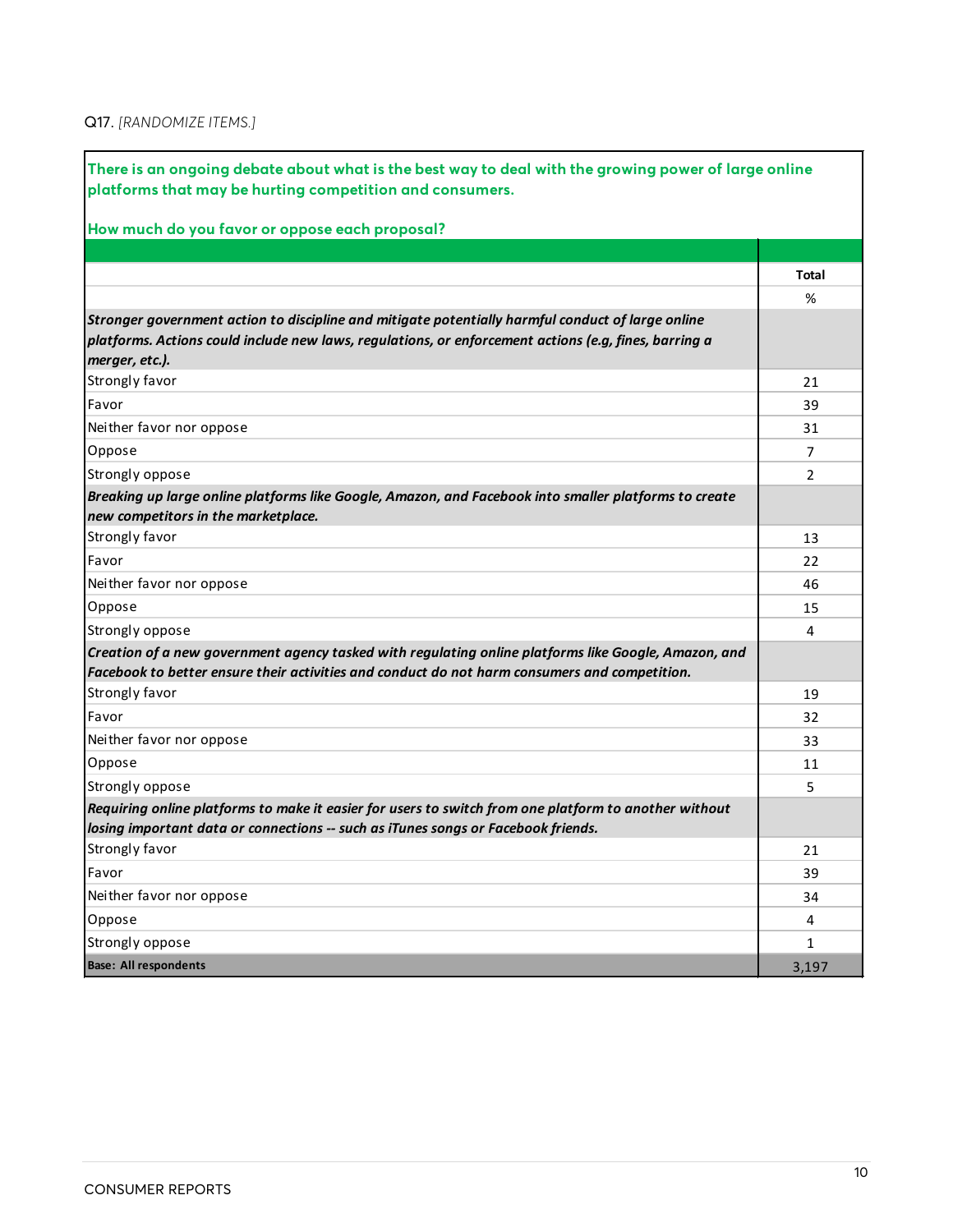### Q18.

| What percentage of total online sales would you guess Amazon accounts for in the U.S. each year? |              |
|--------------------------------------------------------------------------------------------------|--------------|
|                                                                                                  |              |
|                                                                                                  | <b>Total</b> |
|                                                                                                  | %            |
| 125% or less                                                                                     | 5            |
| 126% to 50%                                                                                      | 26           |
| 51% to 75%                                                                                       | 46           |
| 76% to 100%                                                                                      | 18           |
| Unsure                                                                                           | 6            |
| <b>Base: All respondents</b>                                                                     | 3,211        |

### Q19.

| What percentage of online searches in the U.S. would you guess are done using Google each year? |              |
|-------------------------------------------------------------------------------------------------|--------------|
|                                                                                                 |              |
|                                                                                                 | <b>Total</b> |
|                                                                                                 | %            |
| 25% or less                                                                                     | 5            |
| 26% to 50%                                                                                      | 18           |
| 51% to 75%                                                                                      | 35           |
| 76% to 100%                                                                                     | 36           |
| Unsure                                                                                          | 6            |
| <b>Base: All respondents</b>                                                                    | 3,173        |

### Q20.

| What percentage of the U.S. population would you guess are Facebook users? |       |
|----------------------------------------------------------------------------|-------|
|                                                                            |       |
|                                                                            | Total |
|                                                                            | %     |
| 125% or less                                                               | 5     |
| 126% to 50%                                                                | 21    |
| 51% to 75%                                                                 | 46    |
| 76% to 100%                                                                | 22    |
| <b>Unsure</b>                                                              | 6     |
| <b>Base: All respondents</b>                                               | 3,198 |